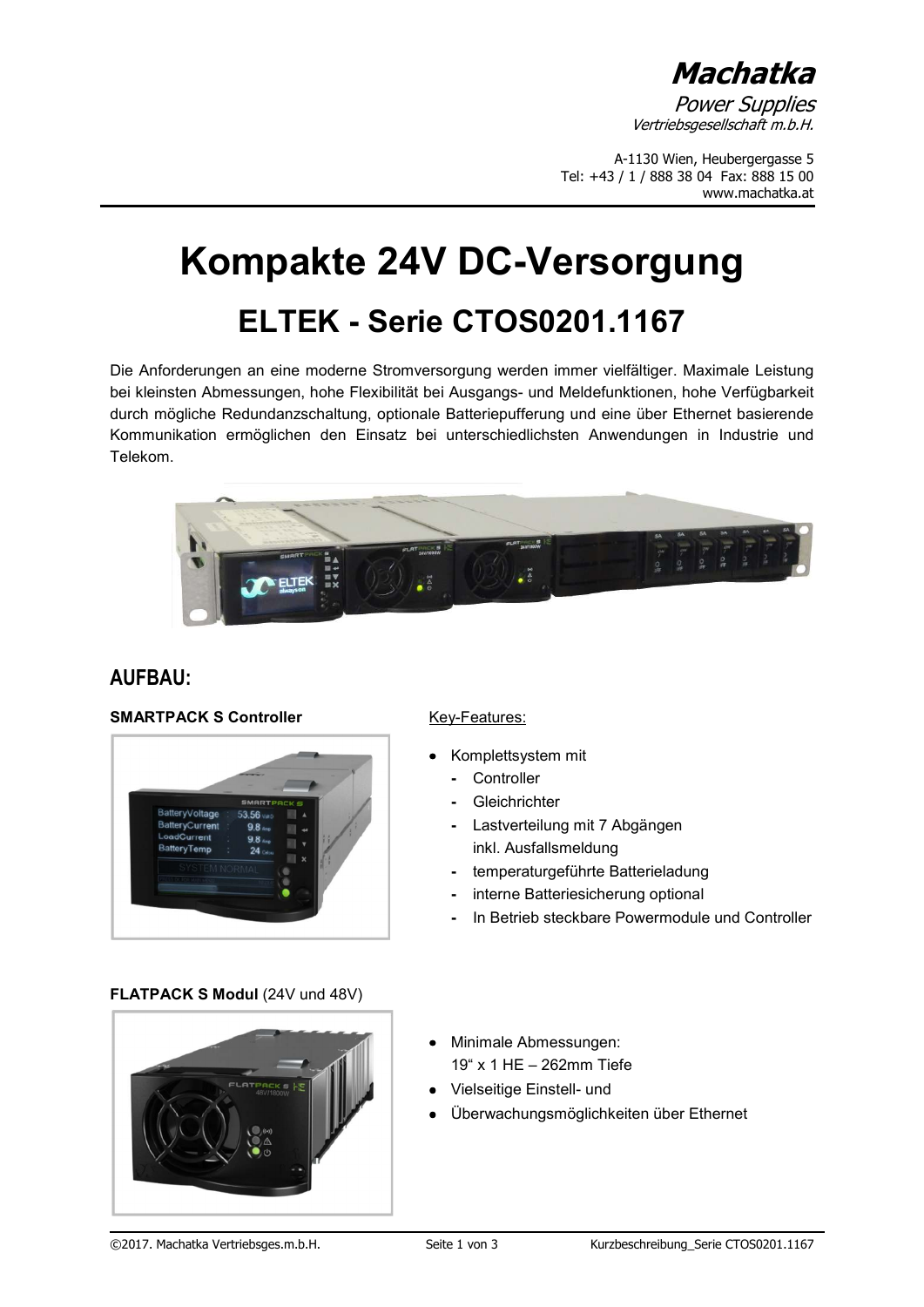# **Flatpack S 24V Rectifier**

Doc 241122.205.DS3 – v2.1



| Model                                            | 24/1000 HE                                                                                                                                                   |  |  |
|--------------------------------------------------|--------------------------------------------------------------------------------------------------------------------------------------------------------------|--|--|
| Part number                                      | 241122.205                                                                                                                                                   |  |  |
| <b>INPUT DATA</b>                                |                                                                                                                                                              |  |  |
| Voltage (nominal range)                          | 185 $V_{\text{AC/DC}}$ - 305 $V_{\text{AC}}$ / 300 $V_{\text{DC}}$                                                                                           |  |  |
| Voltage (operating range)                        | 85 VAC/DC - 305 VAC / 300 VDC                                                                                                                                |  |  |
| Frequency (nominal / range)                      | DC, 45 - 66 Hz / 0-66 Hz                                                                                                                                     |  |  |
| Maximum current                                  | 5.9 ARMS                                                                                                                                                     |  |  |
| Power Factor                                     | $> 0.99$ at 50% load or more                                                                                                                                 |  |  |
| Protection                                       | Fuse<br>Shutdown above 305 VAC / 300 V <sub>DC</sub>                                                                                                         |  |  |
| <b>OUTPUT DATA</b>                               |                                                                                                                                                              |  |  |
| Voltage (default)                                | 26.7 V <sub>DC</sub>                                                                                                                                         |  |  |
| Voltage (adjustable range)                       | $21.5 - 28$ V <sub>DC</sub>                                                                                                                                  |  |  |
| Max power, nominal input                         | 1000 W                                                                                                                                                       |  |  |
| Max power, @ 85 VAC/DC                           | 440 W                                                                                                                                                        |  |  |
| Max current                                      | 41.7 A ( $@V_{OUT}$ < 24 $V_{DC}$ )                                                                                                                          |  |  |
| <b>Current sharing</b>                           | ±5% of maximum current from 10 to 100% load                                                                                                                  |  |  |
| Static voltage regulation (10-100% load)         | ±0.5%                                                                                                                                                        |  |  |
| Dynamic voltage regulation                       | ±5.0% for 10-90% or 90-10% load variation, regulation time < 50ms                                                                                            |  |  |
| Hold up time                                     | >20ms; output voltage > 21 $V_{DC}$                                                                                                                          |  |  |
| Ripple                                           | $<$ 150 mV <sub>PP</sub> , 30 MHz bandwidth                                                                                                                  |  |  |
| Protection                                       | Blocking OR-ing Diode, Short circuit proof, Over voltage protection and High<br>temperature protection                                                       |  |  |
| <b>OTHER SPECIFICATIONS</b>                      |                                                                                                                                                              |  |  |
| Peak Efficiency                                  | 92.5%                                                                                                                                                        |  |  |
| Isolation                                        | 3.0 kV <sub>AC</sub> – input and output, 1.5 kV <sub>AC</sub> – input earth, 0.5 kV <sub>DC</sub> – output earth                                             |  |  |
| Alarms (Red LED)                                 | Low mains shutdown, High and low temperature shutdown, Rectifier Failure,<br>Overvoltage shutdown on output, Fan failure, Low voltage alarm, CAN bus failure |  |  |
| Warnings (Yellow LED)                            | Rectifier in power de-rate mode, Remote battery current limit activated, Input<br>voltage out of range, flashing at overvoltage                              |  |  |
| Normal (Green LED)                               | Input and output ok                                                                                                                                          |  |  |
| Potential alarm relay (normally closed)          | Opens on alarms and mains outage                                                                                                                             |  |  |
| MTBF (Telcordia SR-332 lss.I method III (a))     | > 300 000 ( $@$ T <sub>ambient</sub> : 25 °C)                                                                                                                |  |  |
| Operating temperature (5 - 95% RH non-<br>cond.) | $-40 - 85$ °C [-40 - 185°F]                                                                                                                                  |  |  |
| Max output power de-rates above temp / to        | 45°C [+113°F] / 400 W                                                                                                                                        |  |  |
| Storage temperature                              | -40 to +85°C (-40 to +185°F), humidity 0 - 99% RH non-condensing                                                                                             |  |  |
| Dimensions[WxHxD] / Weight                       | 72 x 41.5 x 217mm (2.83 x 1.63 x 8.54") / < 850 g (1.9 lbs)                                                                                                  |  |  |
| <b>DESIGN STANDARDS</b>                          |                                                                                                                                                              |  |  |
| Electrical safety                                | EN 60950-1:2006+A11:2009+A1:2010+A12:2011, UL 60950-1:2011                                                                                                   |  |  |
| <b>EMC</b>                                       | EN 61000-6-1:2007, -6-2:2005, -6-3:2007 + A1:2011, -6-4:2007 + A1:2011, TS<br>61000-6-5, EN 300 386: v1.6.1, FCC CFR 47 Part 15:2013                         |  |  |
| Environment                                      | ETSI EN 300 019: 2-1 (Class 1.2), 2-2 (Class 2.3) & 2-3 (Class 3.2)<br>2011/65/EU (RoHS) & 2008/98/EC (WEEE)                                                 |  |  |

Specifications are subject to change without notice